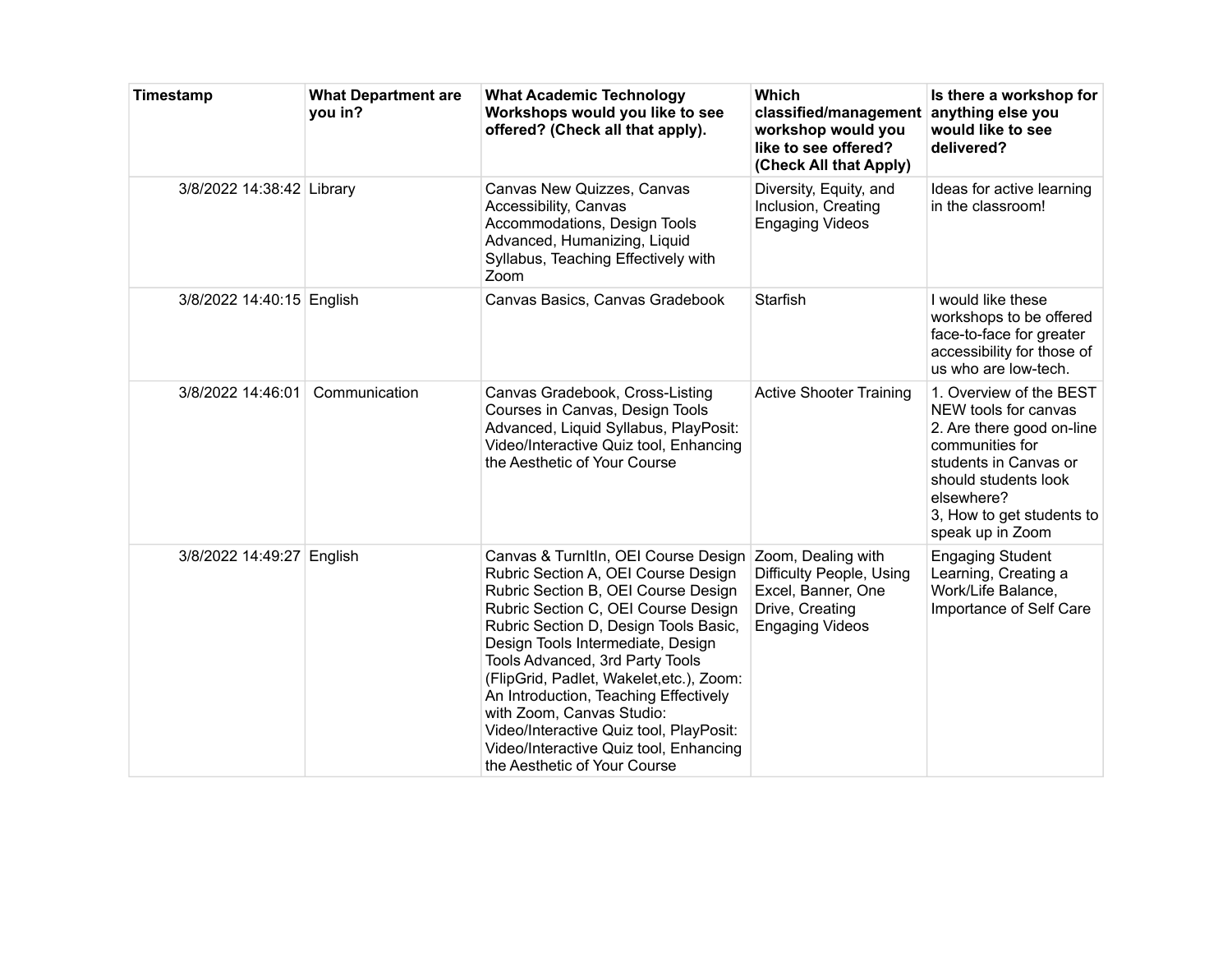| Timestamp                       | <b>What Department are</b><br>you in? | <b>What Academic Technology</b><br>Workshops would you like to see<br>offered? (Check all that apply).                                                                                                                                                                                                                                                                   | <b>Which</b><br>classified/management<br>workshop would you<br>like to see offered?<br>(Check All that Apply) | Is there a workshop for<br>anything else you<br>would like to see<br>delivered? |
|---------------------------------|---------------------------------------|--------------------------------------------------------------------------------------------------------------------------------------------------------------------------------------------------------------------------------------------------------------------------------------------------------------------------------------------------------------------------|---------------------------------------------------------------------------------------------------------------|---------------------------------------------------------------------------------|
| 3/8/2022 15:14:17 English       |                                       | Design Tools Advanced, PlayPosit:<br>Video/Interactive Quiz tool                                                                                                                                                                                                                                                                                                         | Emergency<br>Preparedness, Active<br>Shooter Training,<br><b>Creating Engaging</b><br>Videos                  |                                                                                 |
| 3/8/2022 20:22:56 Communication |                                       | Cross-Listing Courses in Canvas,<br>Canvas New Quizzes, Canvas &<br>TurnItIn, Canvas Accommodations,<br>Humanizing, 3rd Party Tools (FlipGrid,<br>Padlet, Wakelet, etc.)                                                                                                                                                                                                 | Using Excel, Banner                                                                                           |                                                                                 |
| 3/9/2022 10:00:36 English       |                                       | Cross-Listing Courses in Canvas,<br>Canvas New Quizzes, Design Tools<br>Advanced, Enhancing the Aesthetic of<br>Your Course                                                                                                                                                                                                                                              |                                                                                                               |                                                                                 |
|                                 | 3/9/2022 10:43:53 Behavioral Science  | Canvas New Quizzes, Canvas &<br>TurnItIn, Canvas Accessibility, Canvas<br>Accommodations, OEI Course Design<br>Rubric Section A, OEI Course Design<br>Rubric Section B, OEI Course Design<br>Rubric Section C, OEI Course Design<br>Rubric Section D, Design Tools<br>Intermediate, Design Tools Advanced,<br>Liquid Syllabus, Enhancing the<br>Aesthetic of Your Course |                                                                                                               | Online interactive tools<br>for asynchronous<br>classes (no Zoom)               |
|                                 | 3/9/2022 10:44:33 Behavioral Science  | Design Tools Basic, Design Tools<br>Intermediate, Design Tools Advanced,<br>Enhancing the Aesthetic of Your<br>Course                                                                                                                                                                                                                                                    | Using Outlook, Starfish,<br>One Drive                                                                         |                                                                                 |
|                                 | 3/9/2022 16:44:24 Behavioral Sciences | Design Tools Intermediate, 3rd Party<br>Tools (FlipGrid, Padlet, Wakelet, etc.),<br>Enhancing the Aesthetic of Your<br>Course                                                                                                                                                                                                                                            | Diversity, Equity, and<br>Inclusion, Captioning,<br>Creating Engaging<br><b>Videos</b>                        |                                                                                 |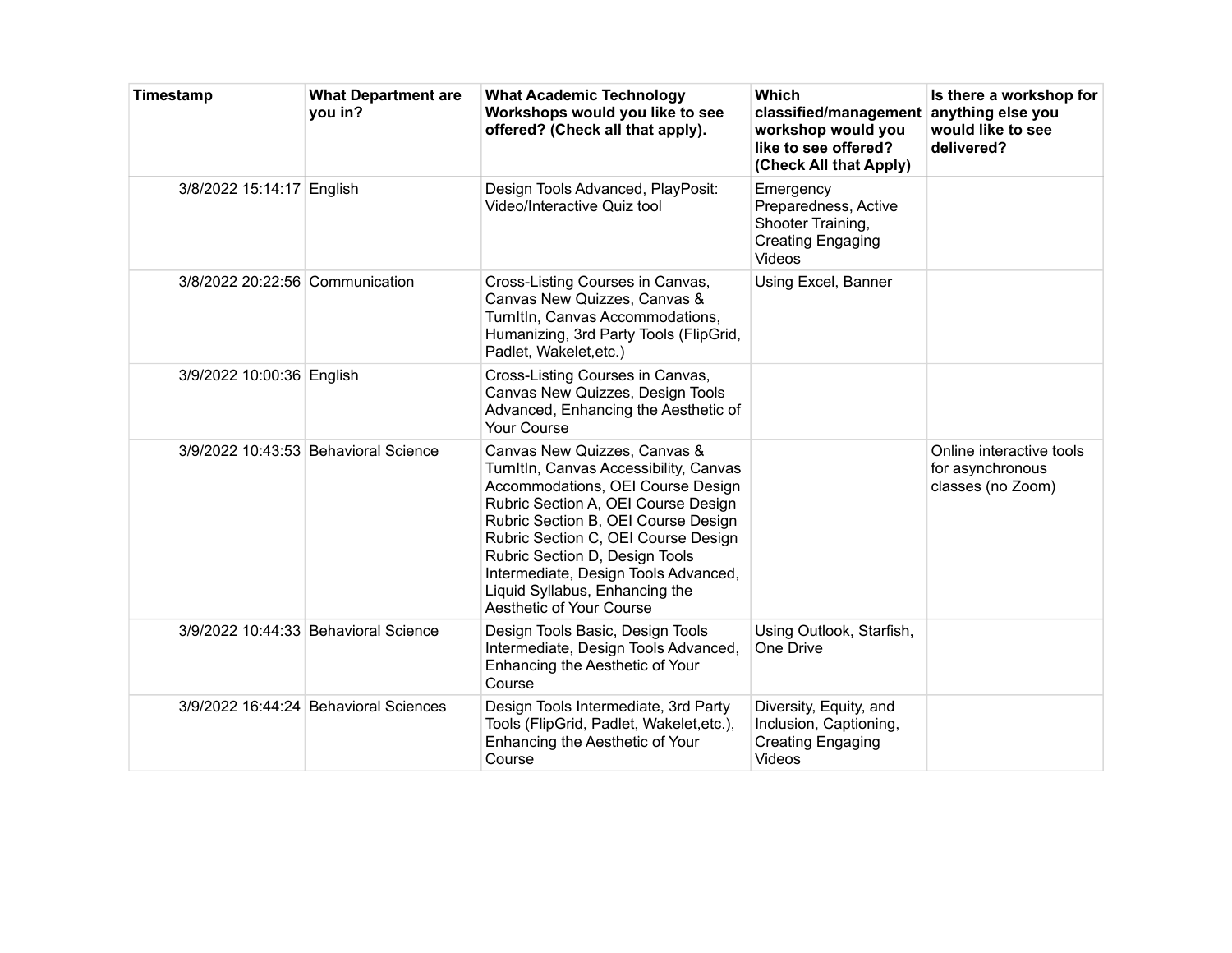| Timestamp                        | <b>What Department are</b><br>you in?               | <b>What Academic Technology</b><br>Workshops would you like to see<br>offered? (Check all that apply).                                                                                                                                 | Which<br>classified/management<br>workshop would you<br>like to see offered?<br>(Check All that Apply)                                                                                                                                                                    | Is there a workshop for<br>anything else you<br>would like to see<br>delivered?                                                                                                                                                                                                                                                                                                                                                                                                                                                                                                                                                                                                                              |
|----------------------------------|-----------------------------------------------------|----------------------------------------------------------------------------------------------------------------------------------------------------------------------------------------------------------------------------------------|---------------------------------------------------------------------------------------------------------------------------------------------------------------------------------------------------------------------------------------------------------------------------|--------------------------------------------------------------------------------------------------------------------------------------------------------------------------------------------------------------------------------------------------------------------------------------------------------------------------------------------------------------------------------------------------------------------------------------------------------------------------------------------------------------------------------------------------------------------------------------------------------------------------------------------------------------------------------------------------------------|
| 3/9/2022 17:02:53 College Safety |                                                     | Canvas Basics, Canvas Accessibility,<br>Canvas Accommodations, Video<br>Captioning, Design Tools Basic,<br>Design Tools Intermediate, Design<br>Tools Advanced, Humanizing, 3rd<br>Party Tools (FlipGrid, Padlet, Wakelet,<br>$etc.$ ) | Dealing with Difficulty<br>People, Using Excel,<br>Banner, Budget 101,<br>Budget 102, Emergency<br>Preparedness, Active<br>Shooter Training,<br>Diversity, Equity, and<br>Inclusion, Accessibility,<br>Microsoft Teams,<br>Captioning, Creating<br><b>Engaging Videos</b> | I would love to see<br>something related to<br>navigating the BC<br>"culture". So much of our<br>work ties back to our<br>Mission Statement and<br>Core Values that helping<br>people connect with that<br>better would be an<br>incredibly valuable<br>training. I would also like<br>to see robust and<br>specific<br>diversity/equity/inclusion<br>training. There should be<br>several trainings and not<br>just one that lumps<br>everything together. For<br>example, safe space<br>training, anti-racism<br>training, how to have<br>race conversations in<br>classrooms, how to<br>acknowledge systemic<br>injustices, how to mold<br>our efforts to lower<br>socioeconomic status<br>students, etc. |
|                                  | 3/9/2022 17:48:54 Marketing and Public<br>Relations | Canvas Accessibility, Video<br>Captioning                                                                                                                                                                                              | Accessibility, Captioning                                                                                                                                                                                                                                                 |                                                                                                                                                                                                                                                                                                                                                                                                                                                                                                                                                                                                                                                                                                              |
|                                  | 3/10/2022 7:09:25 Office of Student Life            | Video Captioning, Design Tools Basic,<br>Design Tools Intermediate, Design<br>Tools Advanced, 3rd Party Tools<br>(FlipGrid, Padlet, Wakelet, etc.),<br>PlayPosit: Video/Interactive Quiz tool                                          | One Note, Budget 101,<br>Active Shooter Training,<br>Diversity, Equity, and<br>Inclusion, Accessibility,<br>Using Outlook, Microsoft<br>Teams, Captioning,<br><b>Creating Engaging</b><br>Videos                                                                          |                                                                                                                                                                                                                                                                                                                                                                                                                                                                                                                                                                                                                                                                                                              |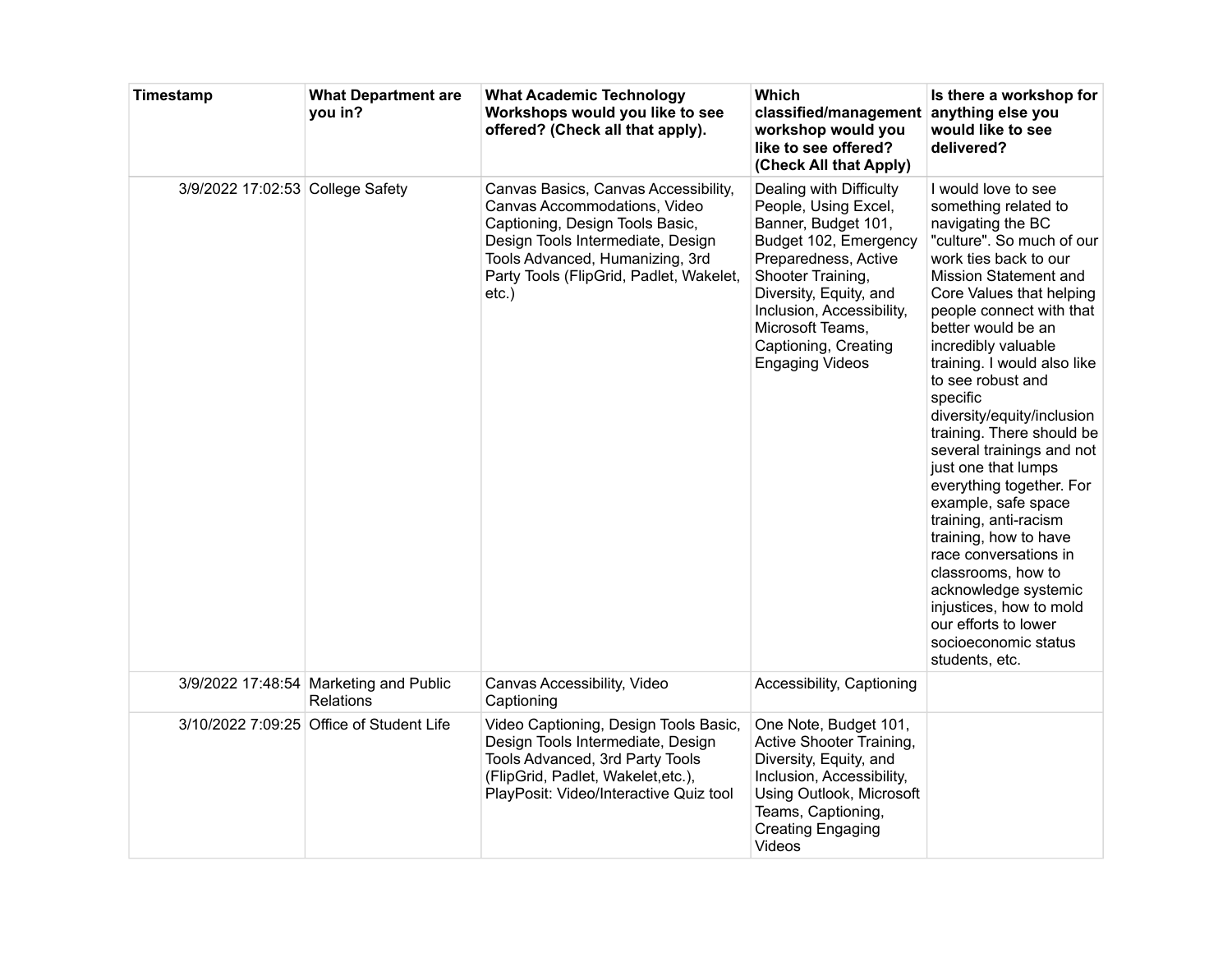| Timestamp                          | <b>What Department are</b><br>you in?                  | <b>What Academic Technology</b><br>Workshops would you like to see<br>offered? (Check all that apply). | <b>Which</b><br>classified/management anything else you<br>workshop would you<br>like to see offered?<br>(Check All that Apply)                                                     | Is there a workshop for<br>would like to see<br>delivered? |
|------------------------------------|--------------------------------------------------------|--------------------------------------------------------------------------------------------------------|-------------------------------------------------------------------------------------------------------------------------------------------------------------------------------------|------------------------------------------------------------|
| 3/10/2022 7:36:17 Purchasing       |                                                        |                                                                                                        | One Note, Dealing with<br>Difficulty People,<br>Banner, Diversity,<br>Equity, and Inclusion                                                                                         |                                                            |
| 3/10/2022 8:03:15 Life Science and | Physical Science Depts.                                | Video Captioning                                                                                       | <b>Using Excel</b>                                                                                                                                                                  | excel and video<br>captioning                              |
|                                    | 3/10/2022 8:14:08 Nursing / Allied Health              |                                                                                                        |                                                                                                                                                                                     | Adobe Sign                                                 |
|                                    | 3/10/2022 8:22:34 Finance & Administrative<br>Services |                                                                                                        | Zoom, Banner, Budget<br>101, Budget 102,<br>Emergency<br>Preparedness, Active<br>Shooter Training,<br>Accessibility, Using<br>Outlook, Microsoft<br>Teams, One Drive,<br>Captioning |                                                            |
|                                    | 3/10/2022 8:35:36 Testing and Placement                | Canvas Accessibility, Canvas<br>Accommodations                                                         | Using Excel, Diversity,<br>Equity, and Inclusion,<br>Accessibility, Using<br>Outlook, Starfish                                                                                      |                                                            |
| 3/10/2022 9:11:30 Early College    |                                                        | Canvas Basics, Design Tools Basic,<br>Zoom: An Introduction                                            | Diversity, Equity, and<br>Inclusion, Starfish, One<br><b>Drive</b>                                                                                                                  |                                                            |
| 3/10/2022 9:51:55 Financial Aid    |                                                        |                                                                                                        | One Note, Using Excel,<br>Using Outlook, Microsoft<br>Teams, One Drive                                                                                                              |                                                            |
|                                    | 3/10/2022 9:55:07 Admissions and Records Humanizing    |                                                                                                        | Dealing with Difficulty<br>People, Using Excel,<br>Banner, Diversity,<br>Equity, and Inclusion,<br>Accessibility, Starfish,<br><b>Creating Engaging</b><br>Videos, JobSpeaker       | <b>Excel Pivot</b>                                         |
|                                    | 3/10/2022 16:09:30 Office of Student Life              |                                                                                                        | One Note, Budget 102,<br><b>Microsoft Teams</b>                                                                                                                                     |                                                            |